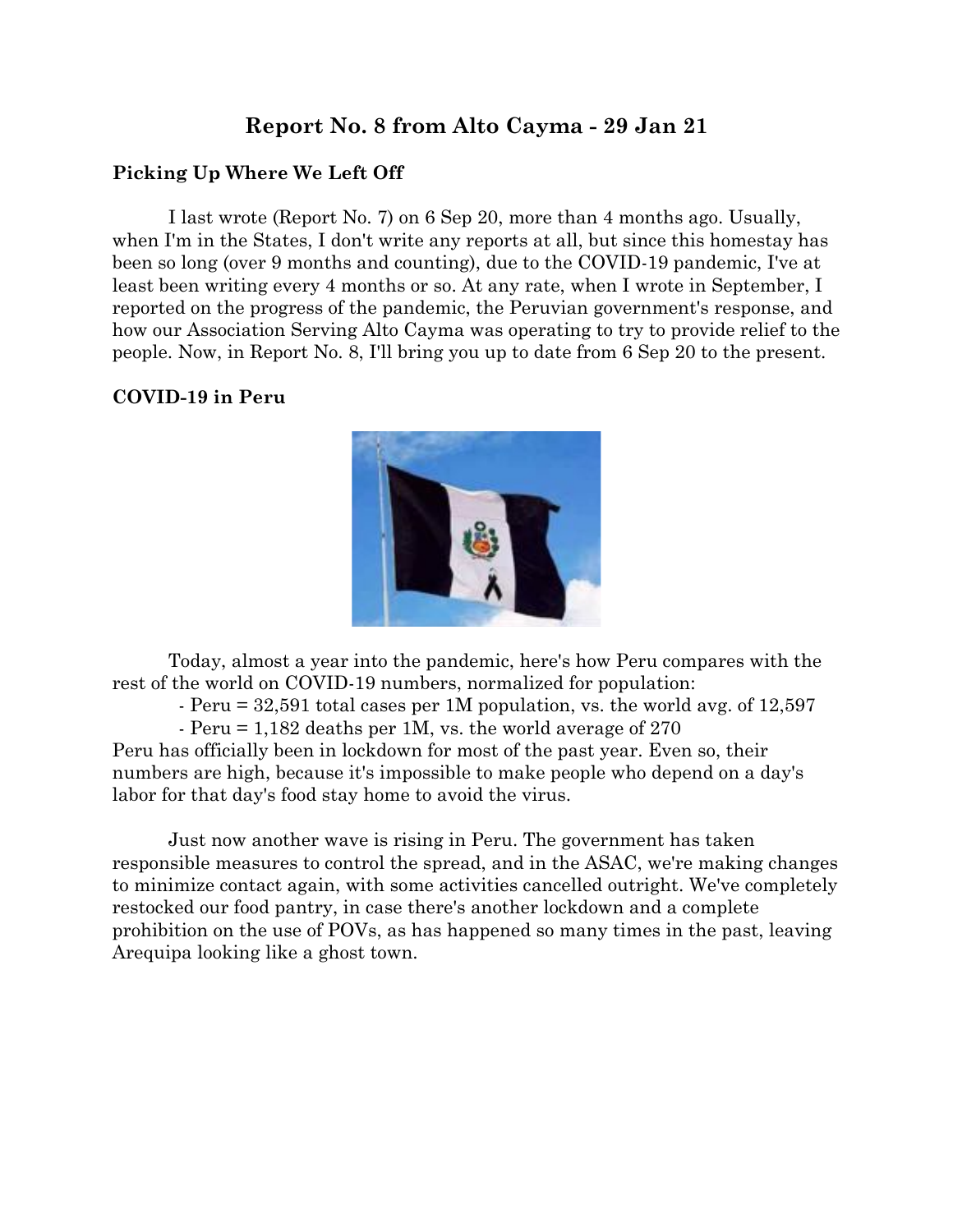

There's still no word of when a robust vaccination program might start, with either the Chinese or the Russian vaccines, or both. Meanwhile, the impact of the COVID on those closest to us is as follows:

 - There have been no deaths of "ahijados" (sponsorees) in our program beyond the two elderly people whose deaths were reported back in May

 - ASAC staff members who caught the COVID are: Glenda, Oscar, Sabina, Gregorio and Briyith (less than half of our staff).

 - Staff members who haven't caught it: Victor, Briza, Lidia, Malú, Tula, Giuliana, Silvia, Genoveva and Joseph.

 - The ASAC first returned to full office hours in early October, but we've had to retreat from that posture several times, whenever cases in Alto Cayma flared up.

Peru, as a nation, reopened as follows:

- In October, they allowed internal travel within the country to resume.

 - In October, they also resumed international flights of 4 hours or less duration, which meant just to other South American countries, not to the US.

 - In November, they increased international flight durations to 8 hours, sufficient to reach the US.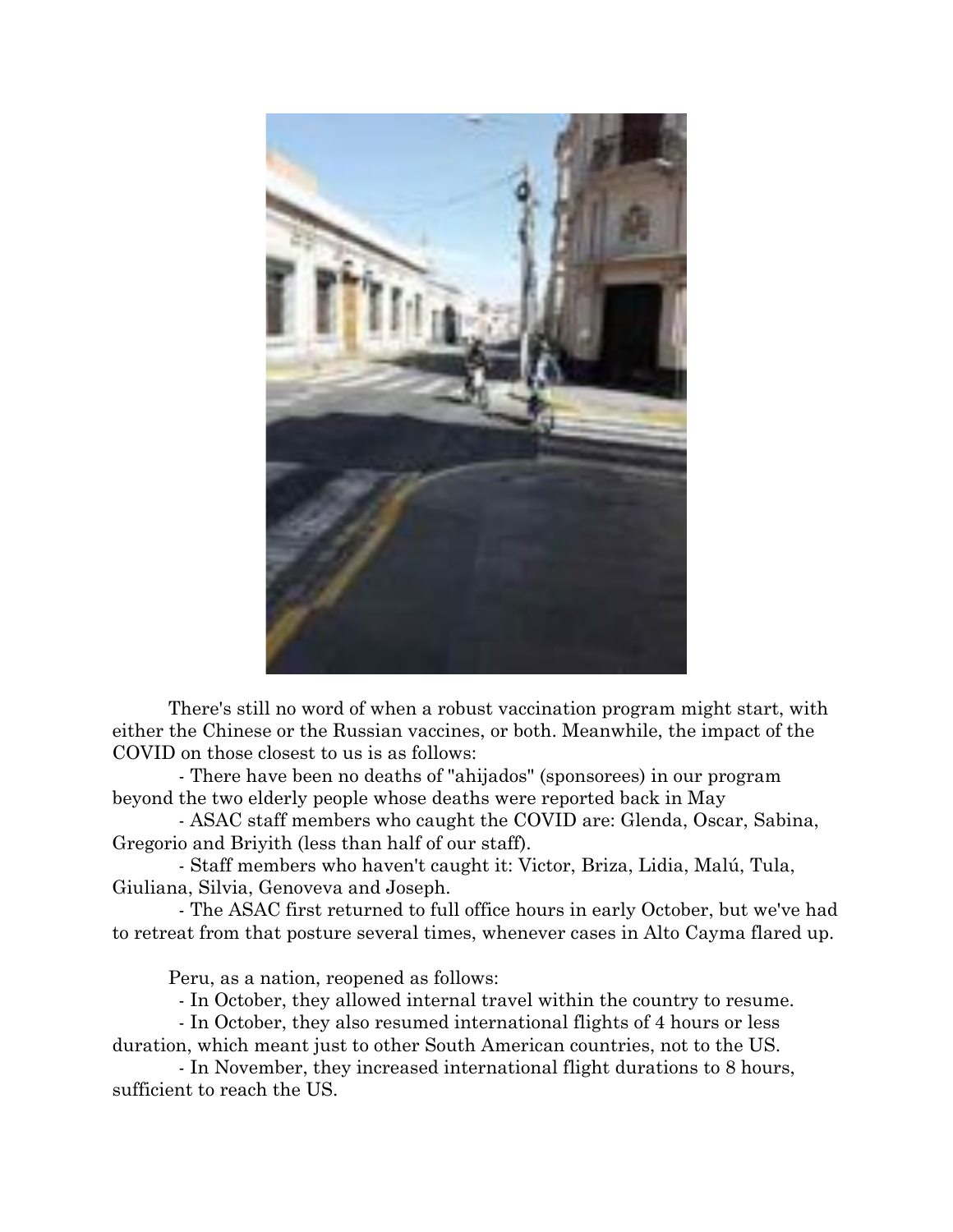- In December, they allowed flights to Europe, but they cut back on that again in January, when the UK strain of the virus arose. Just now they've also eliminated flights from Brazil, where there's another new strain they want to keep out of the country.

#### **Antics of Peruvian Politicians**

Martín Vizcarra ascended to the Peruvian Presidency a few years ago, when



the last duly-elected President resigned to escape impeachment on corruption charges. Even though he was considered to be just a caretaker President, Vizcarra vigorously fought corruption, giving the people hope at last that perhaps something could be done about Peru's No. 1 problem. When the pandemic hit, he did an excellent job of organizing the government's response to that emergency too, even as he continued trying to root out the corruption, which is mainly found in the Congress. His approval rating reached and maintained record levels throughout his time in office.

Congress, of course, resisted Vizcarra's every anti-corruption initiative, so he dissolved that Congress and the country elected another one. Unfortunately, the new Congress was no improvement, and they used a provision in the Constitution that permitted them to depose Vizcarra from office merely on suspicion (no charges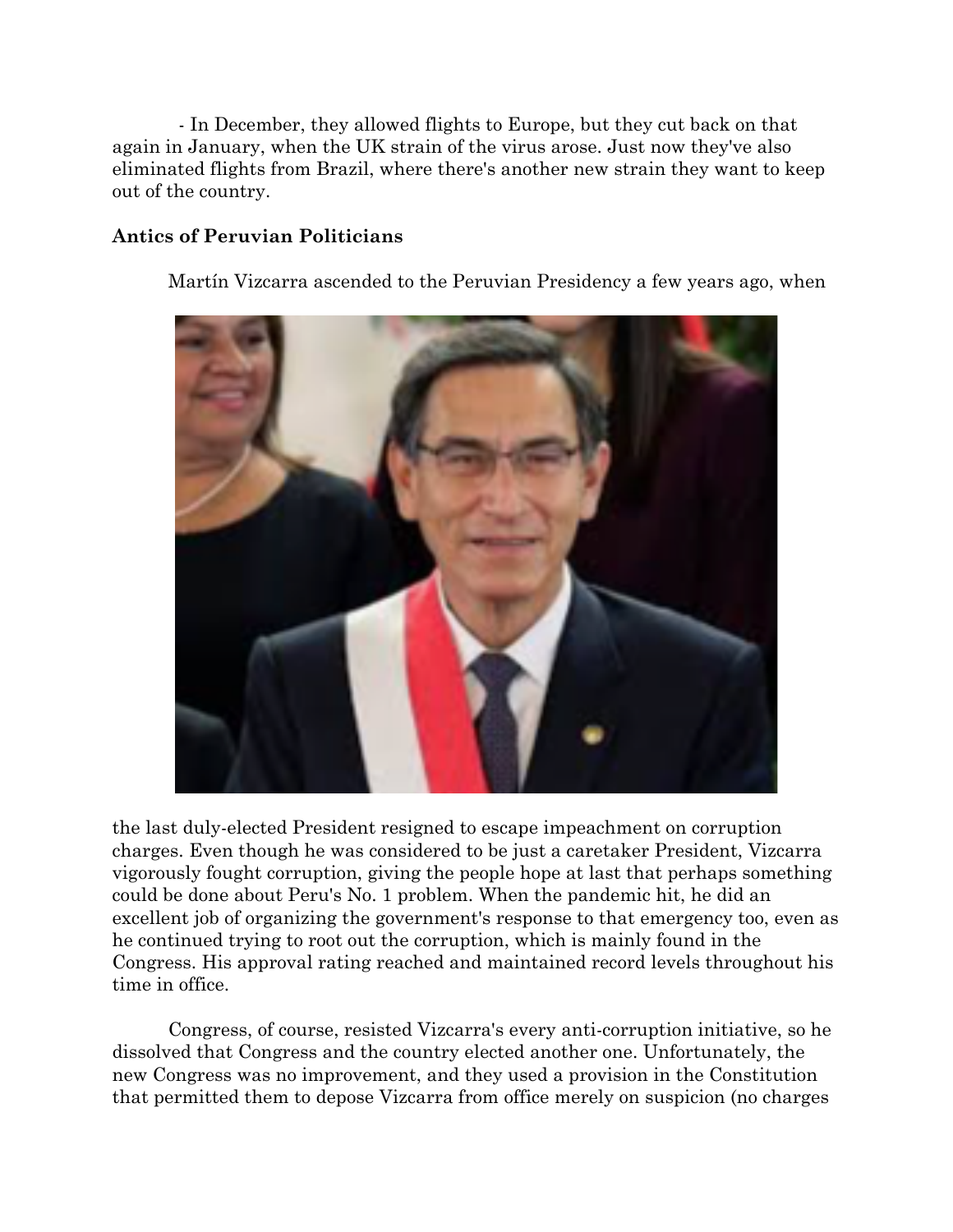even brought, much less proven) of corruption for something he supposedly did while Governor of the Department (State) of Moquegua years ago. Even though the people overwhelmingly supported Vizcarra over the Congress, he said that he would respect the Constitutional process, and in a statesmanlike act, he stepped down.

Congress then appointed as his replacement a person with no qualifications, but who had been the head of the movement in Congress to remove Vizcarra, and this provoked a massive uprising, especially of young people, in all parts of the country. The new President had to resign two days after being sworn in, and Congress appointed yet another President, this time one who was well qualified and who was accepted by the people. Fortunately, the new man has followed Vizcarra's lead on combatting the COVID pandemic, so at least that much has not been lost. Meanwhile, there will be elections for a permanent President in April, to take office for a 5-year term starting in July.

### **ASAC Support - Food**

Our hunger relief work has continued throughout the pandemic. Victor continues to look for, and find, new settlements that need our help.



Giuliana's efforts to patrol neighborhoods looking for reclusive elderly people needing our help has continued. Because the people she is seeking out are the least well-versed and able to protect themselves from the virus, Giuliana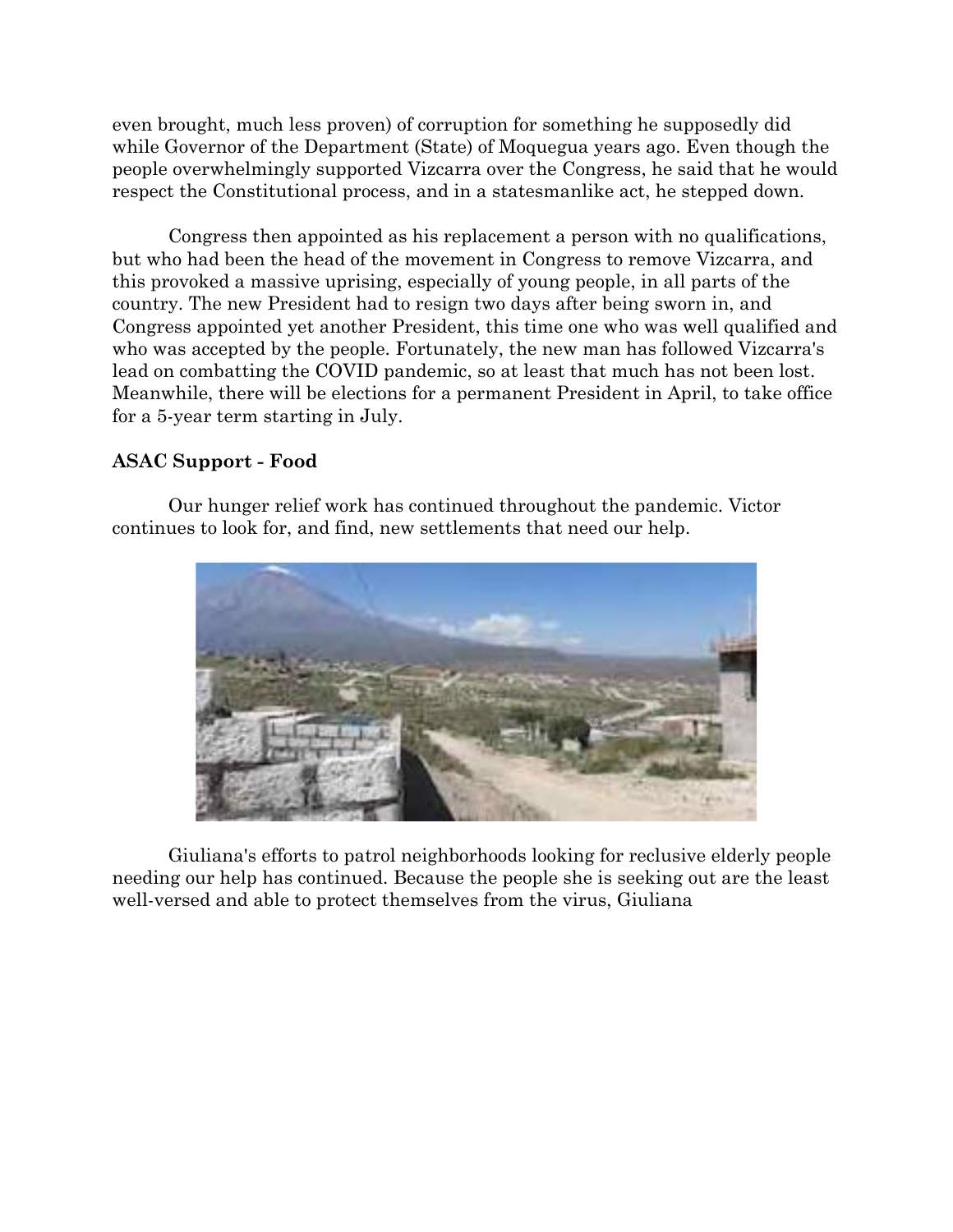

protects herself by suiting up like a HAZMAT specialist before going out. Her efforts have borne fruit, as she now has a roster of 25 elderly people who don't have a sponsorship yet, but are receiving relief (mainly food) from the ASAC.



We are still giving out food baskets and cash to our "ahijados" in our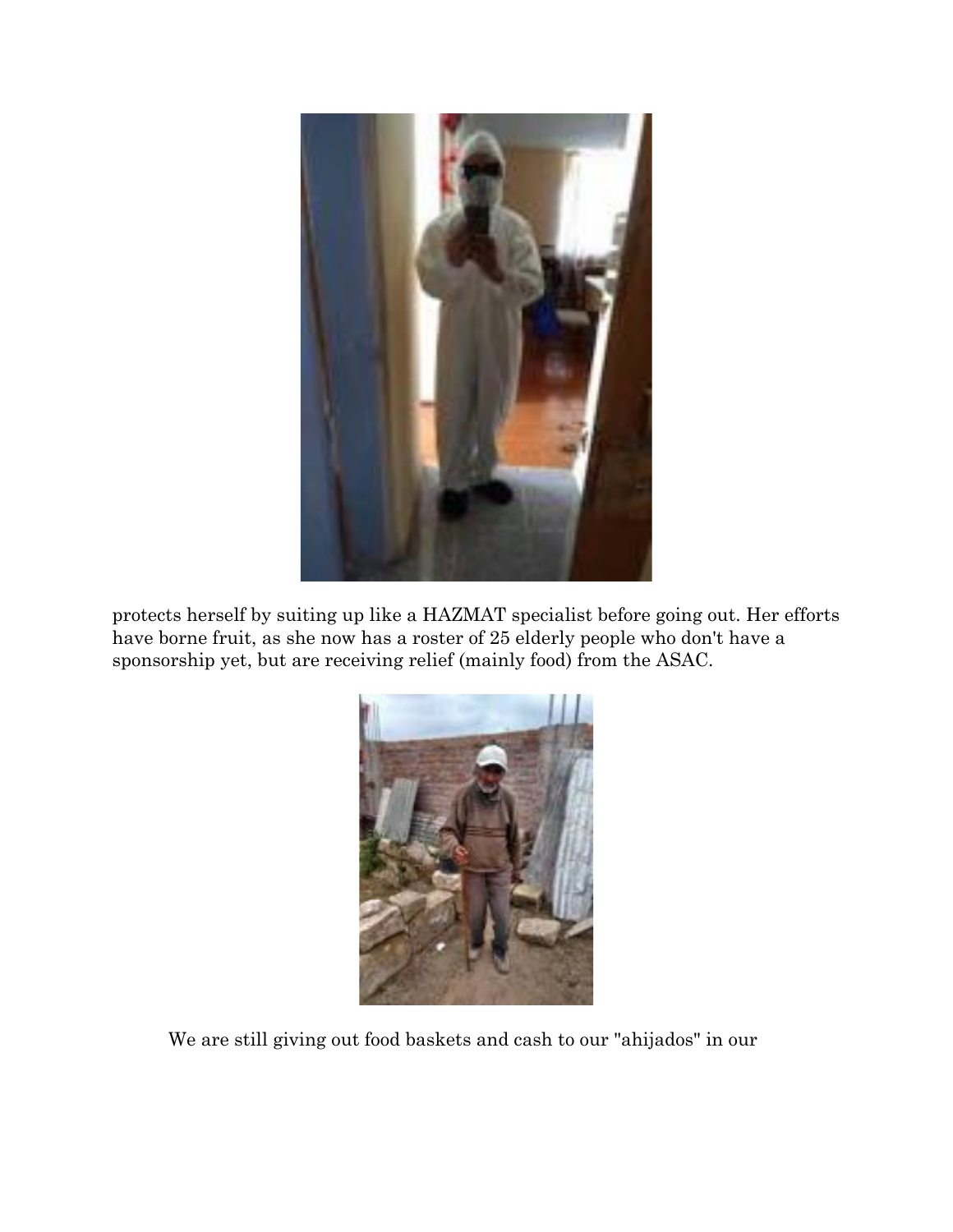

sponsorship programs, as well as to "those who have nothing".



We are also continuing to support "Ollas Comunes" (Common Pots) which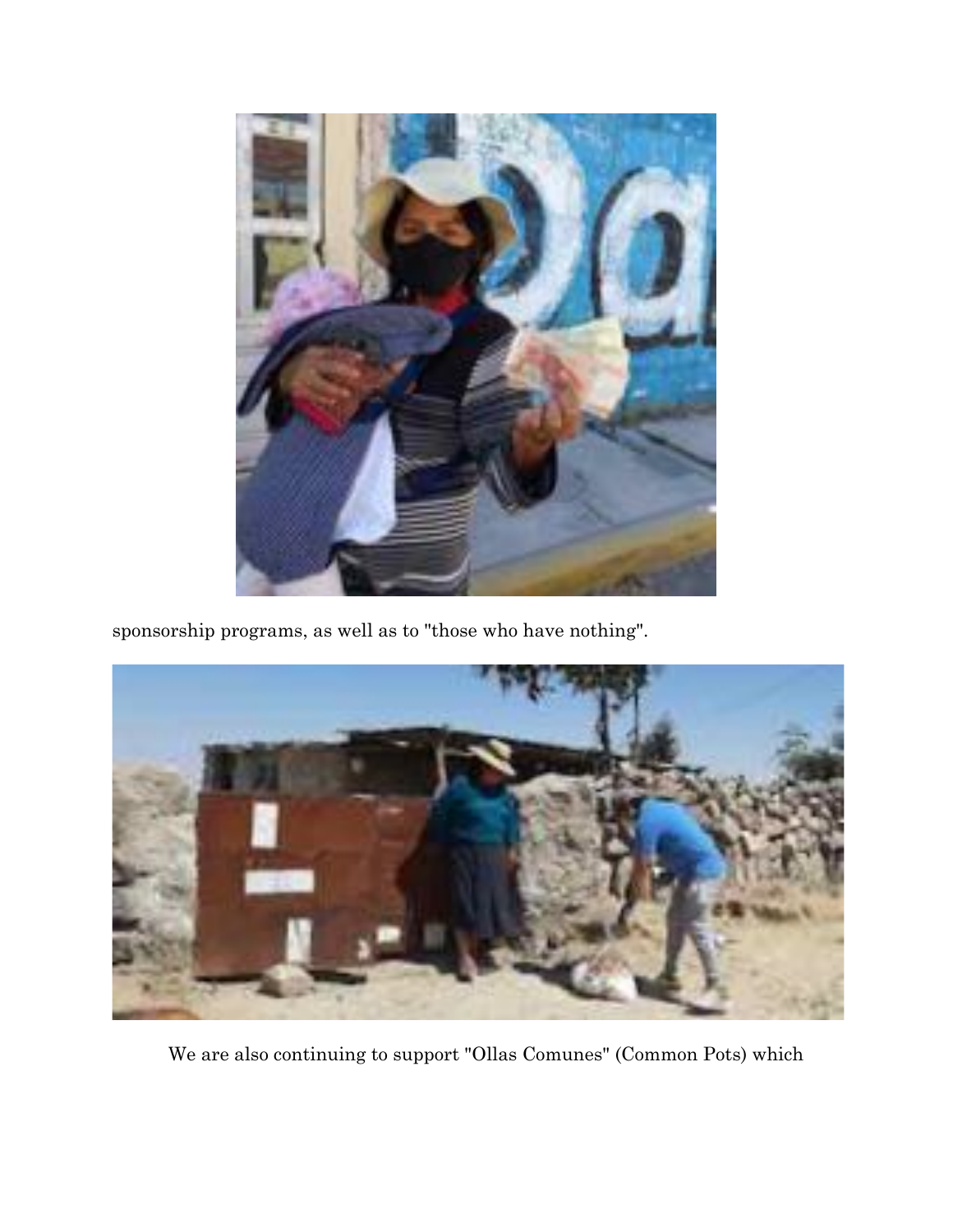

operate as cooperatives in 5 marginalized settlements, where our support consists



of helping buy ingredients to go into the pot which feeds the whole community at mid-day.

# **ASAC Support - Other**

There has been an increase in family violence, with the stress of the pandemic and everyone being cooped up with each other at home. Gregorio, our psychologist, has been trying to defuse these situations, but there have been 3 cases sufficiently serious to cause formal charges to be brought - charges that will take some time to resolve.

Our Bed and Blanket projects have been ongoing. Now that we're in the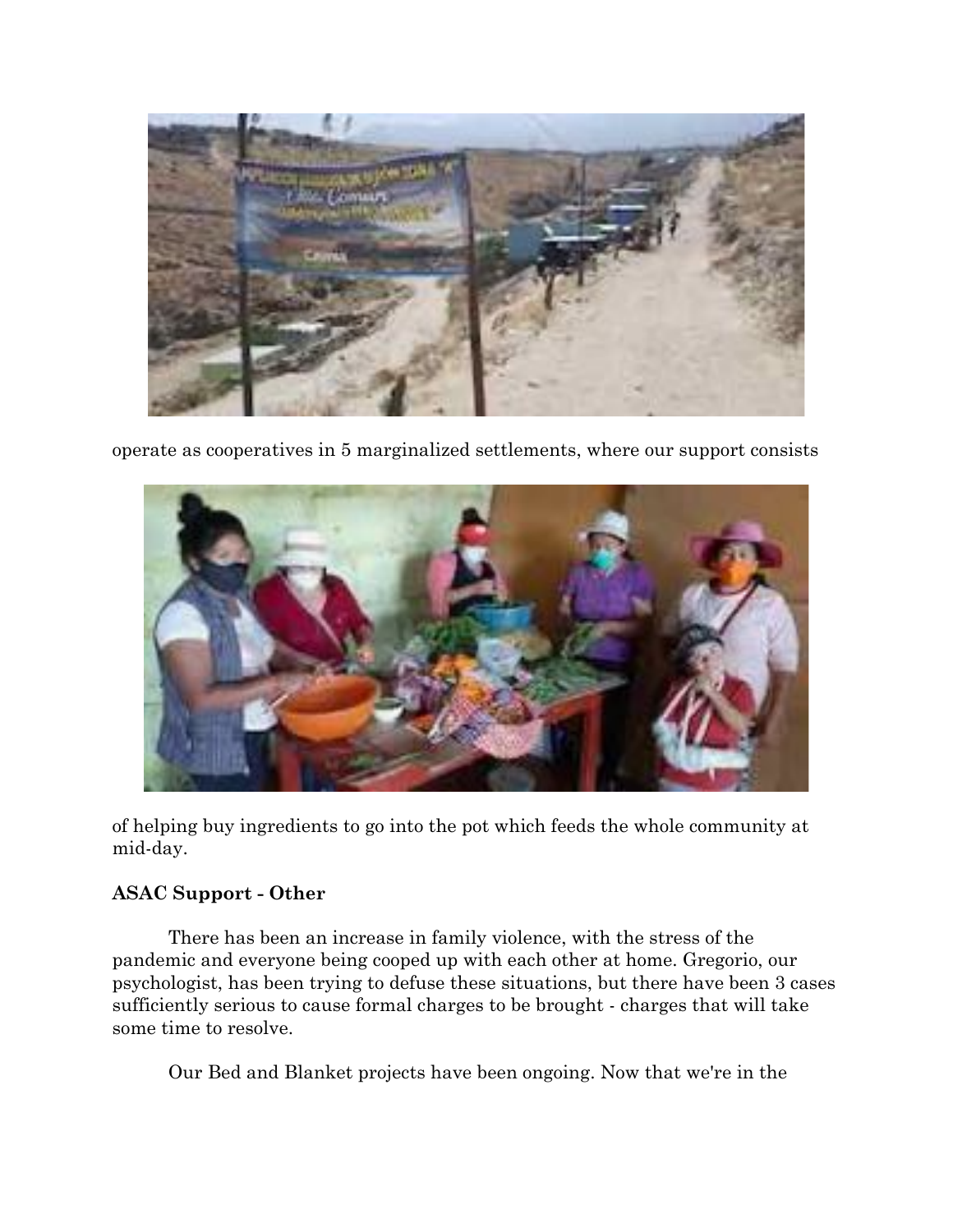

rainy season, we're also reactivating our Roof Repair project as well.

A Leg for Luisa - A sponsor paid for construction of a new prosthetic leg for Luisa, who lost a leg in a bus accident many years ago. She's had 2 earlier legs, both of which have worn out. Doctor Salas went to Argentina, where he buys parts with which to build prosthetic limbs, but he got trapped in a quarantine upon arrival, and he's still not back.

A Bride for Dr. Juan - Juan Quispe, our first MD to graduate from the Salir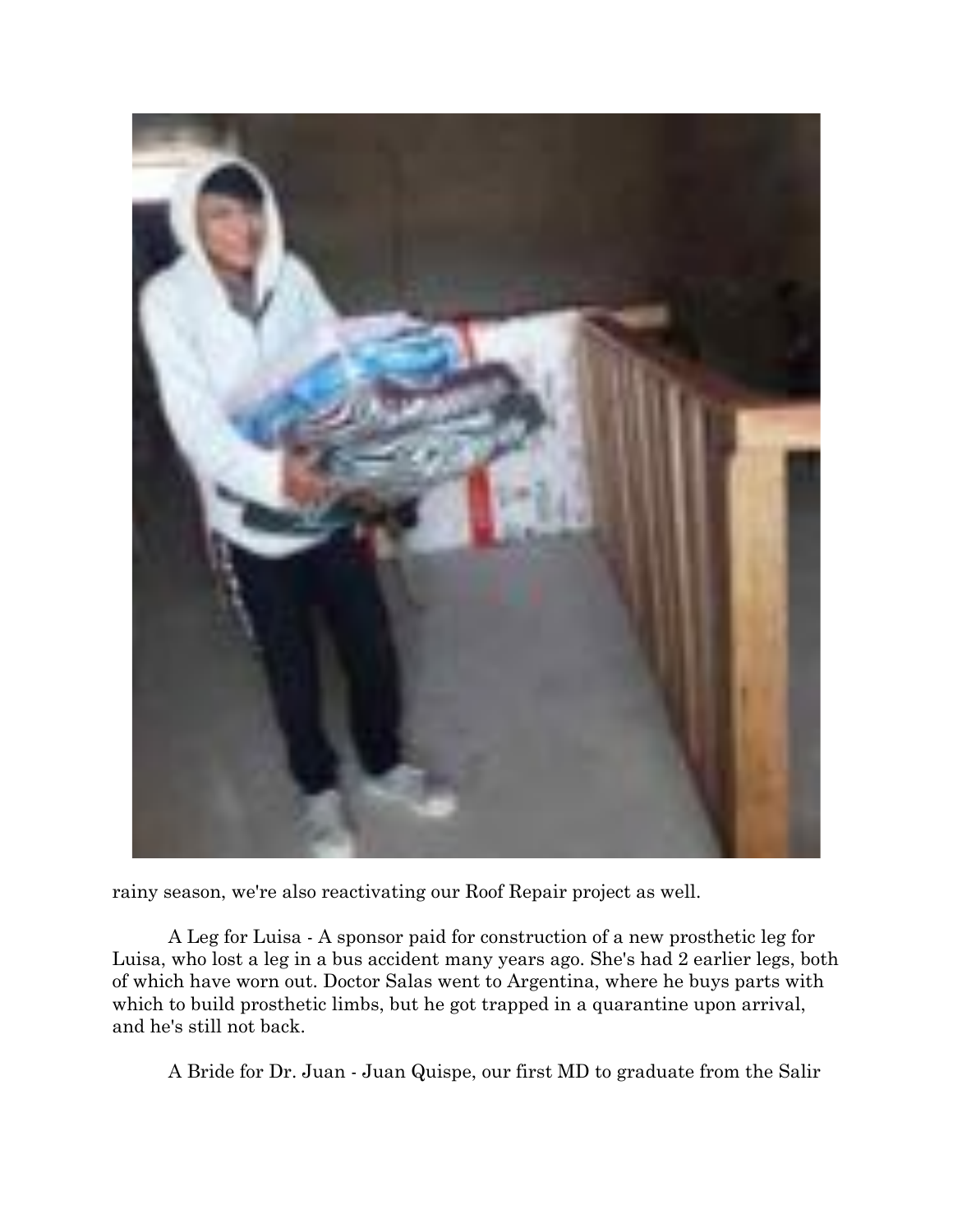

Adelante program, got married recently. We wish him and his new bride all the best.

A Badge for Patrolman Eliacím - Eliacím, a fine young man we sponsored for many years in the Acercándonos program and then helped get into Police



training, graduated recently. Now he's making good money, taking economic pressure off his mother, who had been his sole support growing up.

# **Christmas in Alto Cayma**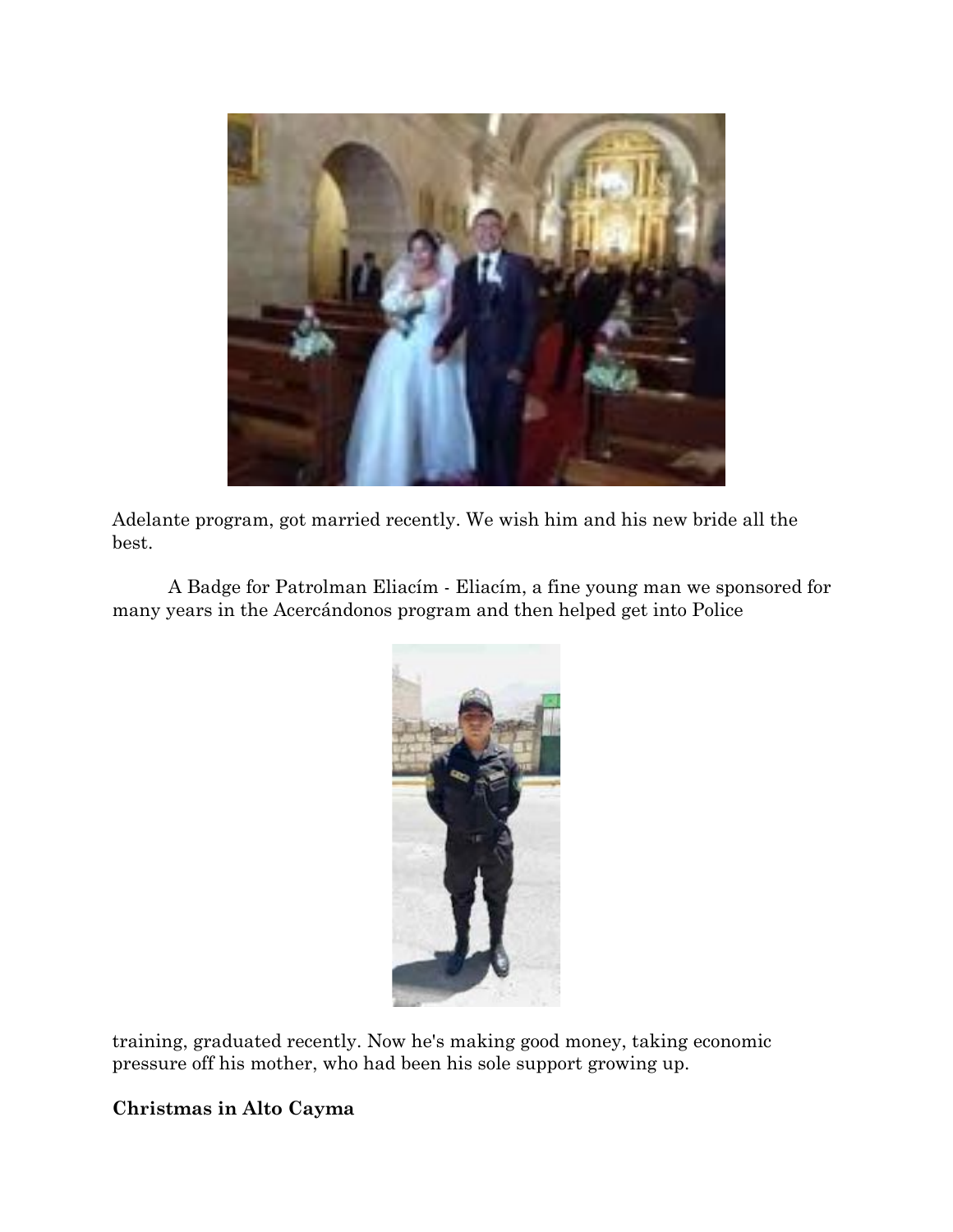Victor, his family, and our ASAC staff had many activities scheduled for Christmas Eve and Christmas Day, but at the last minute, the government announced a lockdown for those dates, to prevent the spread of the virus through extended family gatherings, so our activities had to be moved up with almost zero notice. However, as always, our ever-resourceful crew pulled it off.

Everyone got the usual Christmas baskets, but this year that included not only 233 "ahijados" from our Acercándonos program, but also 57 people in the category of "those who have nothing", including 17 of Giuliana's new elderly people. A total of 290 baskets, costing a little over \$40 each, came to a total of over \$12,000 just for this one effort alone.

A traditional activity in Alto Cayma is what's called the "Chocolatada". That's a party where everyone eats "panetón" (a light Italian fruitcake), washed down with copious quantities of hot chocolate, while the kids all receive presents. This year the Chocolatada was broken down into 3 separate groups, due to the pandemic, where a total of 167 kids still got their presents, albeit with minimum



social contact. Alfonso, our new psychologist (introduced below) served as Santa

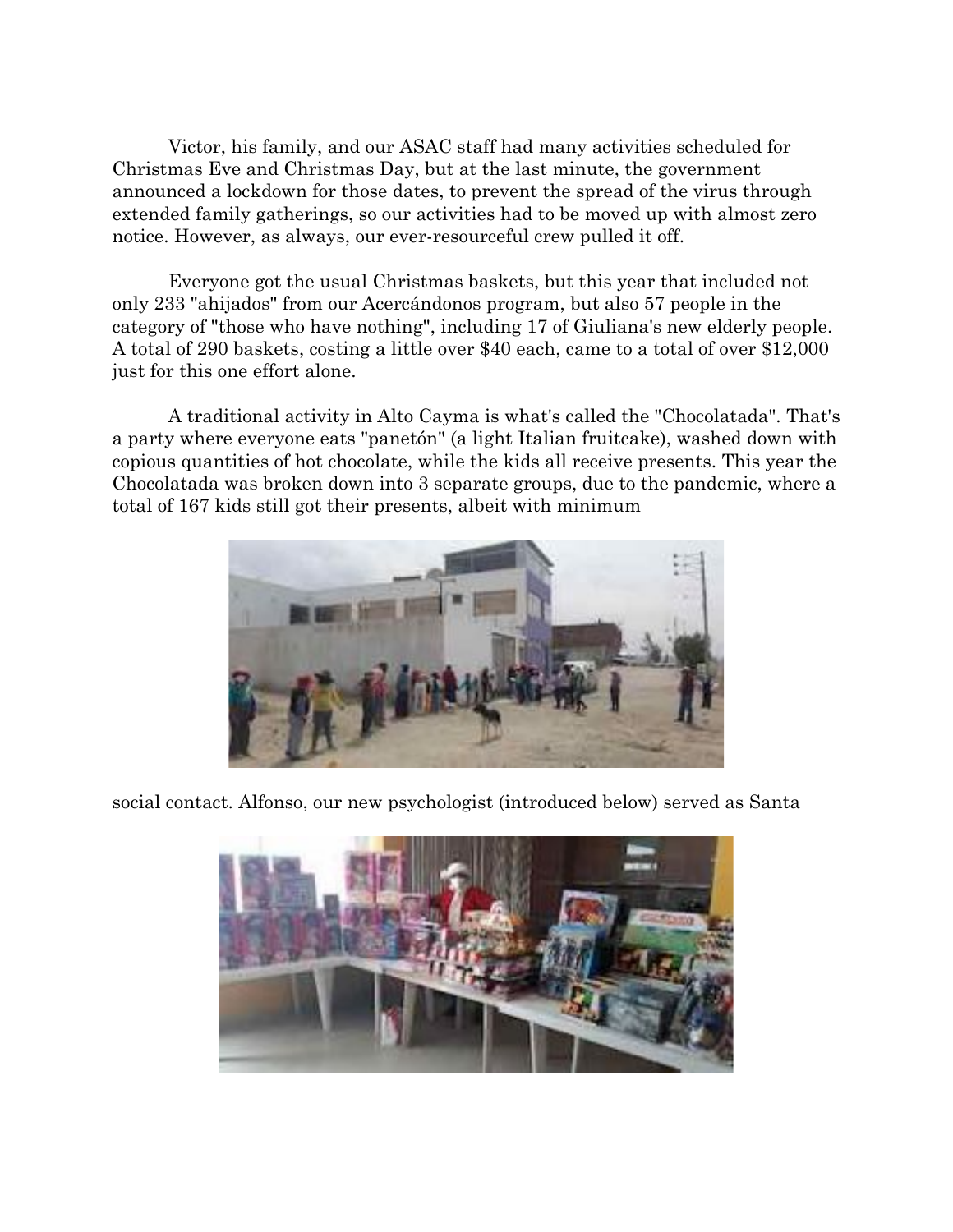Claus this year, in the absence of Flaviu, his Romanian "twin", who did the honors last year.



As always, Alfonso Claus had help from his Elves.



And finally, in lieu of the traditional dinner at Victor's house for the neediest families of all, as seen in this photo from last year, this year dinner and presents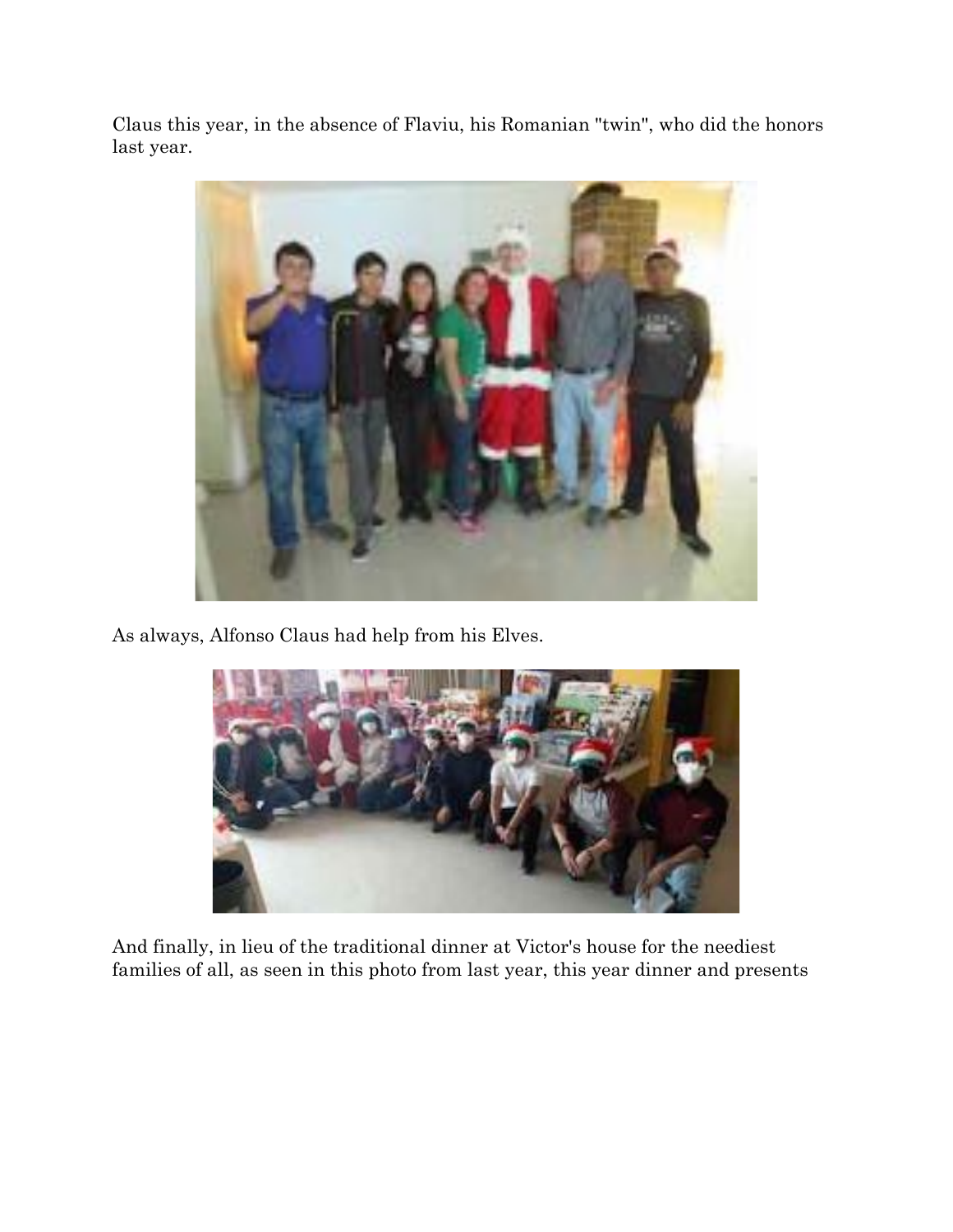

were delivered to the homes of these same people. It wasn't the same, of course, but it was the best that could be done, under the circumstances.

### **Emergency Relief Fund**

As I've reported earlier, we've had to rely on purpose-driven fundraising to finance all we're trying to do for the people of Alto Cayma. Our donors have responded generously to appeals we sent for funds in October and November, and we have now raised a total of approximately \$60,000. Of course, with another wave rising now, and uncertainty as to when a vaccine will provide measurable help in controlling the disease, the government has no choice but to continue using the brute force measure of lockdowns, with the economic impacts these bring. Thus the need for our relief efforts will be ongoing for some time. Be on the lookout for future opportunities to support this vital effort.

### **Education**

A big part of the support we provide families always goes to education, even in these trying times. Our kids in the Acercándonos sponsorship program are all "attending" grade school and high school on the internet, and we've had to help a number of them gain access to the necessary technology to be able to participate. Danilo, our student teacher, had to give up his tutoring activities for fear of contracting and spreading the COVID. However, Gregorio, our psychologist, who was in contact with the families to provide psychotherapy, was able to pick up some of this slack. Briza undertook an initiative to give out gold stars and prizes to the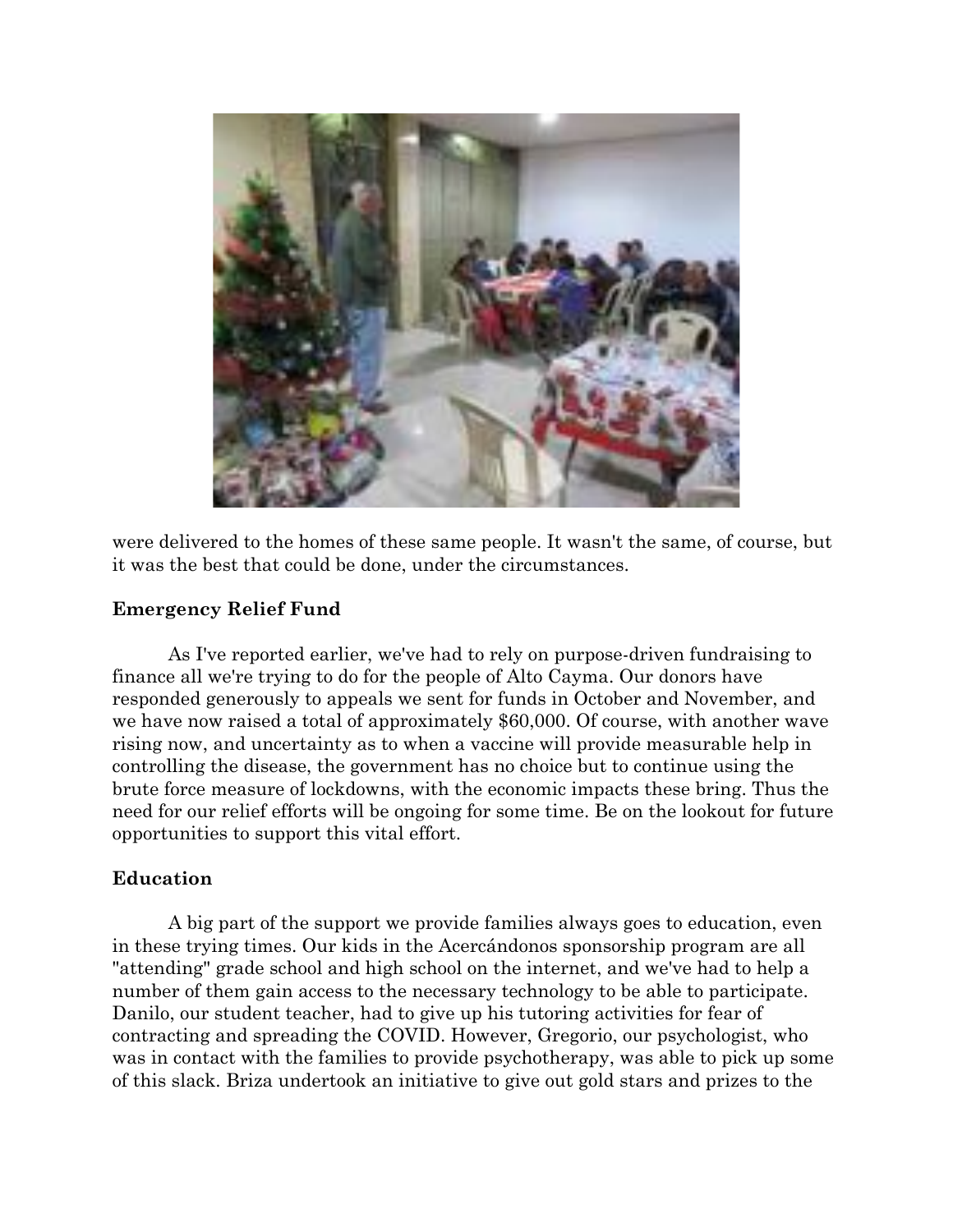kids who kept up with their homework, and this drew a positive response from a great many students.



This year we have a record number of students - 22, to be exact - who finished high school last year and are transitioning to our Salir Adelante program for postsecondary studies this year. Gregorio has put them all through his Vocational Orientation program, and Lidia and Sabina have been giving them and their parents an intensive orientation on how the Salir Adelante program works, which is quite different from the Acercándonos program they're familiar with. Much more is expected of the kids when they get to the level of Salir Adelante. If they want to train to be professionals, we demand that they begin to act with professional-level responsibility from the beginning.

The expectations of this year's crop of new students seems to have dropped from those of previous years, perhaps somehow due to the impression the COVID pandemic has made. We're just now entering a new cycle of testing for admission to the National University, and only 1 of our 22 new students intends to take the exam at this time. 9 others either don't feel sufficiently prepared for the exam yet, or have doubts about what profession they wish to study. Over half of the group (13 - a much higher percentage than usual) have already decided to pursue a 3-year technical program rather than a 5-year university program.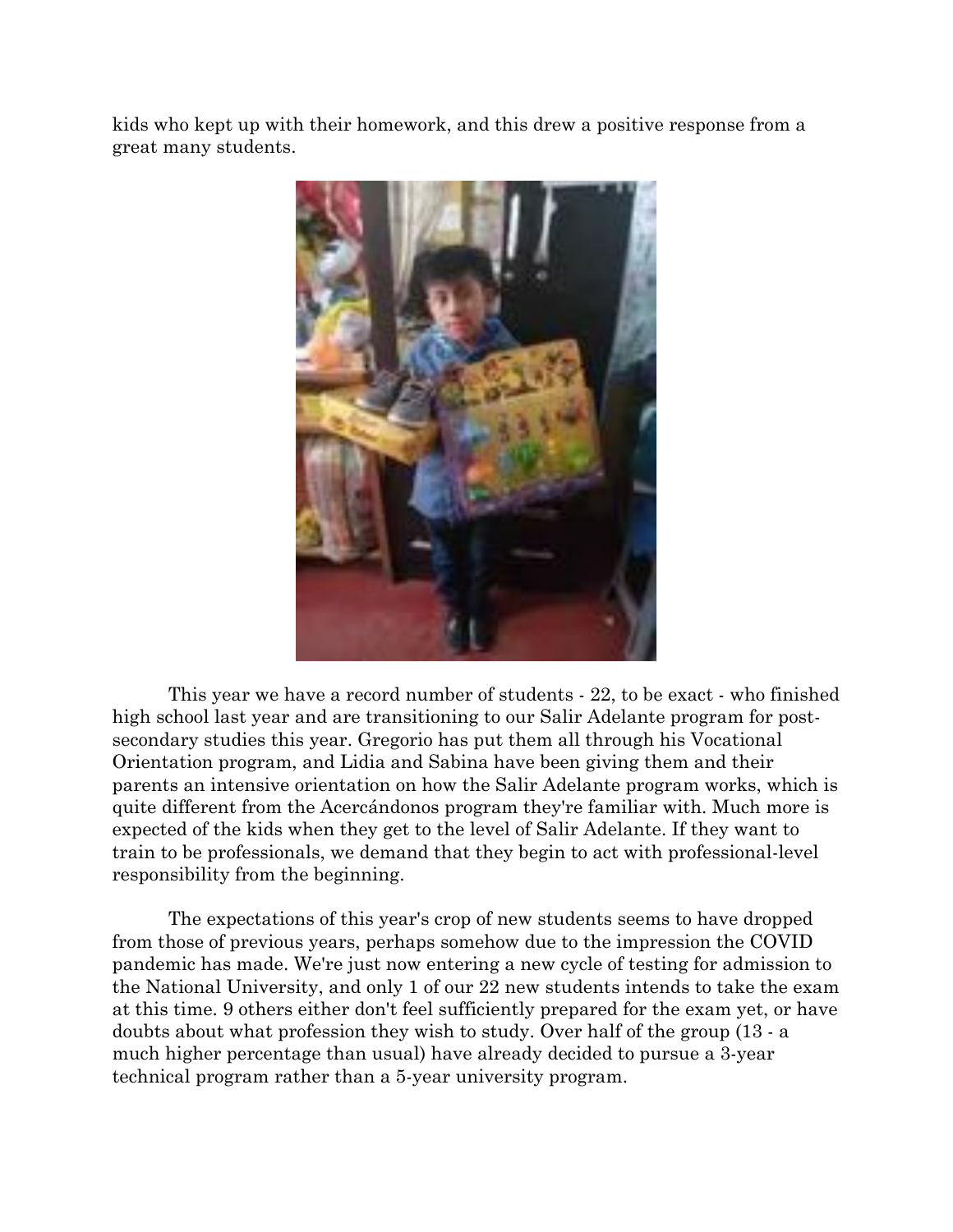### **Salir Adelante Service Projects**

In 2020, we began to require the Salir Adelante students to do service projects to plant the seeds of the ethic of giving back to the community which nurtured and raised them. Because our student group is so large now, they divided themselves into 6 groups to do 6 projects in parallel:

•Big Brothers/Sisters - mentoring selected kids in the Acercándonos program

•Tree Planting - planting and nurturing a grove of trees across the road from our JHD Community Center in Mujeres con Esperanza. (I've already told the kids that if the trees thrive, I'm going to name the grove Sherwood Forest, because after all, the business of the ASAC is to rob the rich to aid the poor. :-)

•Career Orientation - arranging a series of talks by professionals about careers of potential interest to students who are still undecided

•Animal Control - finding homes for stray animals, spaying and neutering

•Covid Information - educating the community on how to survive this disaster

•Composting - employing this technique for improving the environment

# **Aldea Birthday Parties**

We couldn't have our normal birthday parties at the Aldea (orphanage) from March onward, due to the COVID. Therefore, at the end of the year we

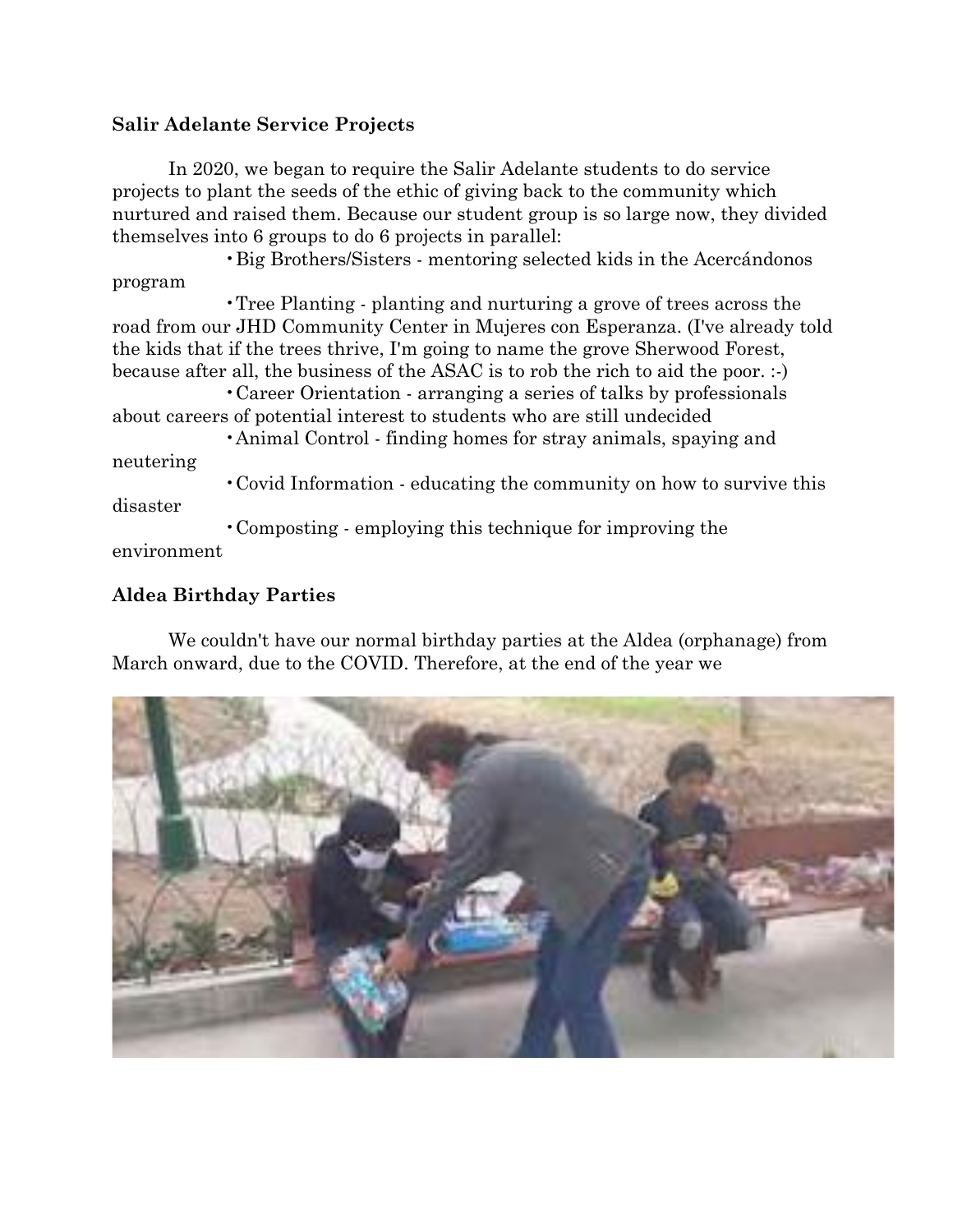delivered birthday presents to all the kids at once - sneakers, sandals, a portable radio and sweets. Of course we couldn't have the normal party activities, but at



least the kids didn't end the year empty-handed of "loot".

# **Cardmaking**

A couple of small orders for cards have come in, and the girls have produced them, working as always, but with social distancing. Meanwhile, Janet and Juan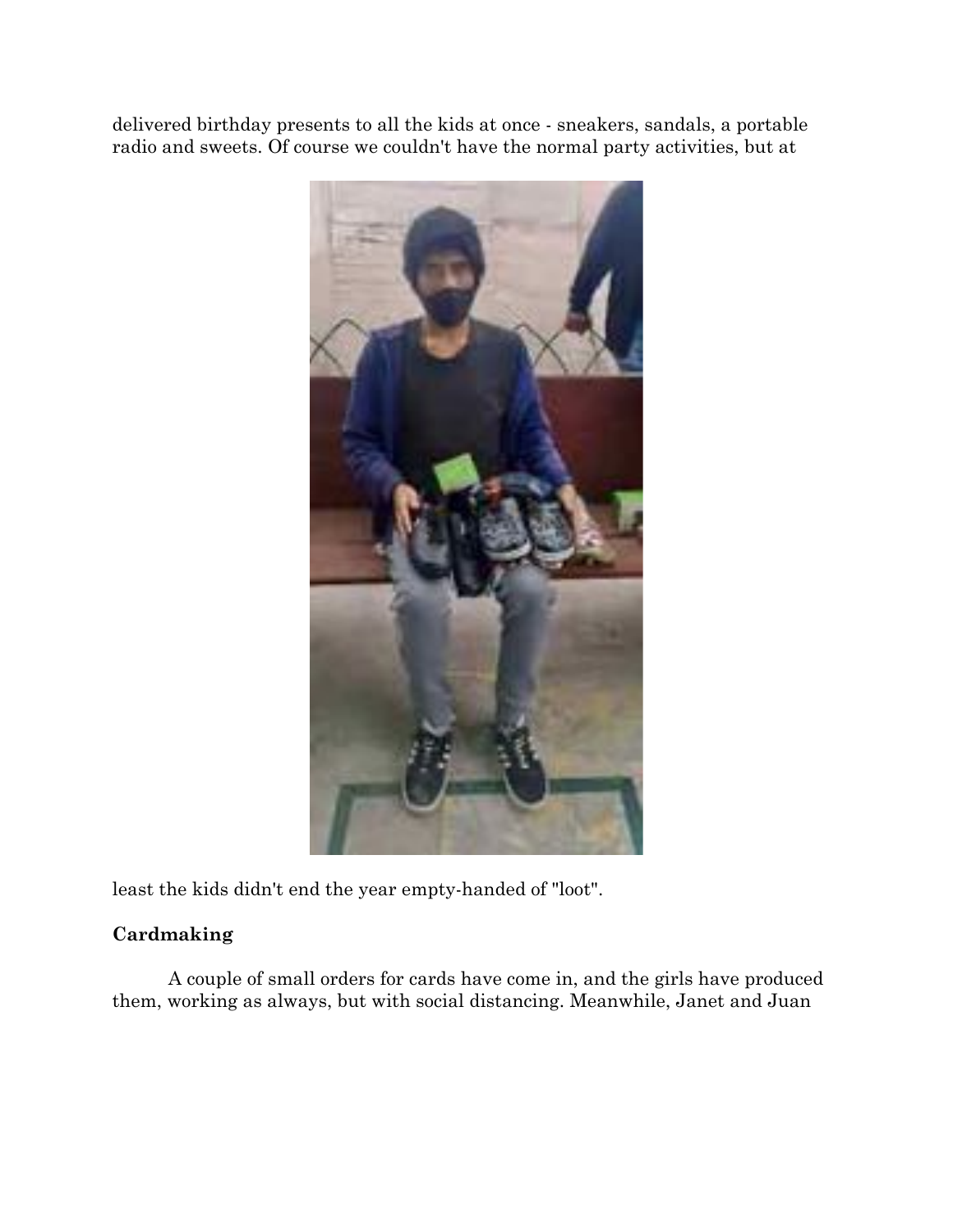

Alberto are making embroidered cards to help support themselves. (Their mother's work has been drastically reduced by the pandemic.) If anyone would like to buy some of their cards to give them encouragement, please let me know. And



of course you can always go to www.serving-alto-cayma.info to see all the cards the girls make and send me an order.

# **The JHD Community Center**

Electric power has always been a problem for us at our Community Center in Mujeres con Esperanza. Due to a bureaucratic Catch 22, we've never been able to get a meter for our own electrical service. Instead, we've always had to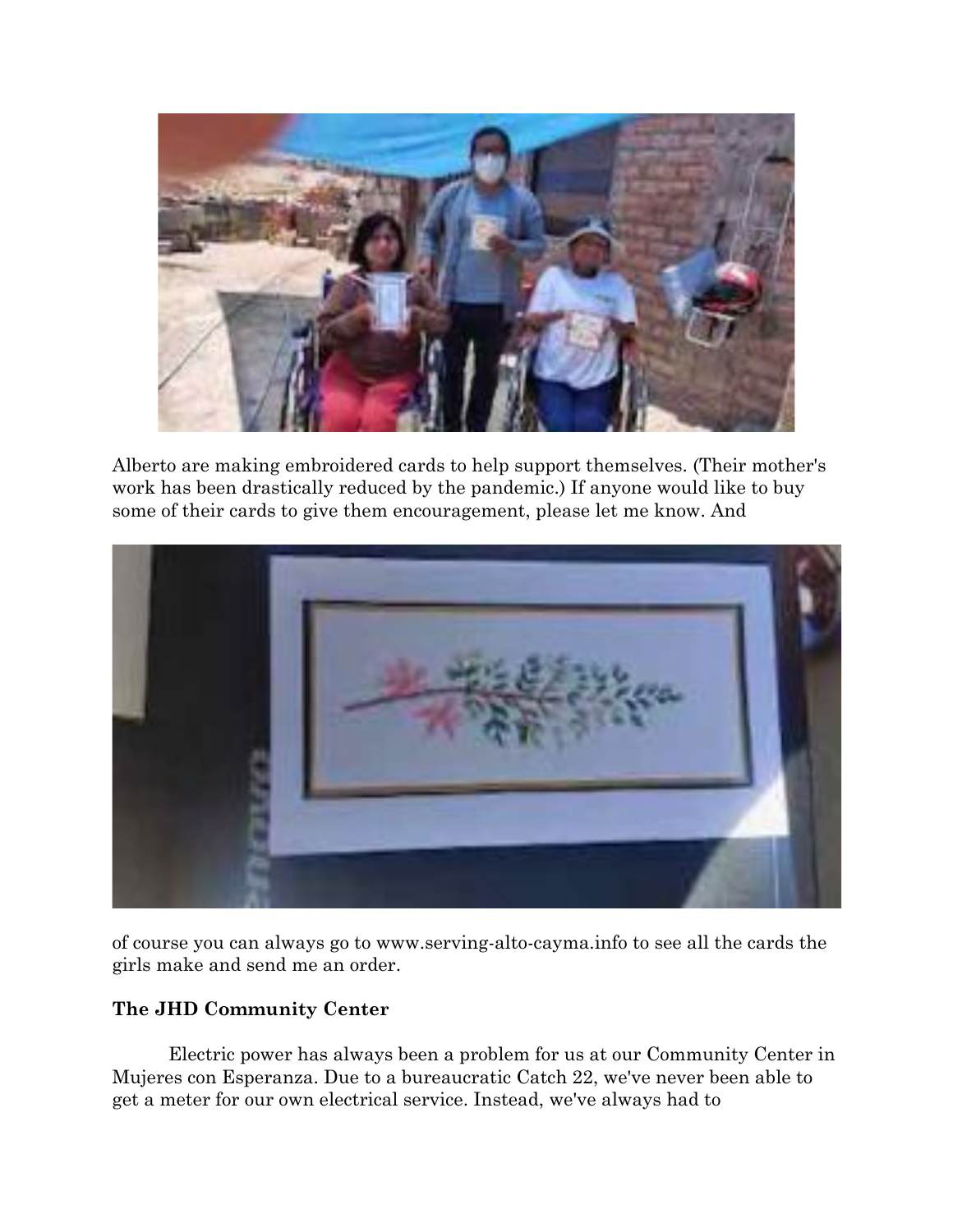"subcontract" our power from a neighbor. The supplier we had for the first few years began to get greedy and was trying to take us to the cleaners, which Victor couldn't permit. Victor looked into solar power, but such an installation would have cost us over \$5,000, which was out of the question. Instead, Victor found another neighbor we can work with. Originally, we had a wire from the first neighbor's house spanning the road to reach our roof. The power company told us that it's not allowable for one building to receive power from another like that, so, good citizens that we are, we don't do that anymore.



Even under the conditions of the pandemic, Victor has been able to advance some on other improvements to the building. All the doors and windows are now installed, and our entire staff turned out to give the place a top-to-bottom cleaning before reopening in mid-October.

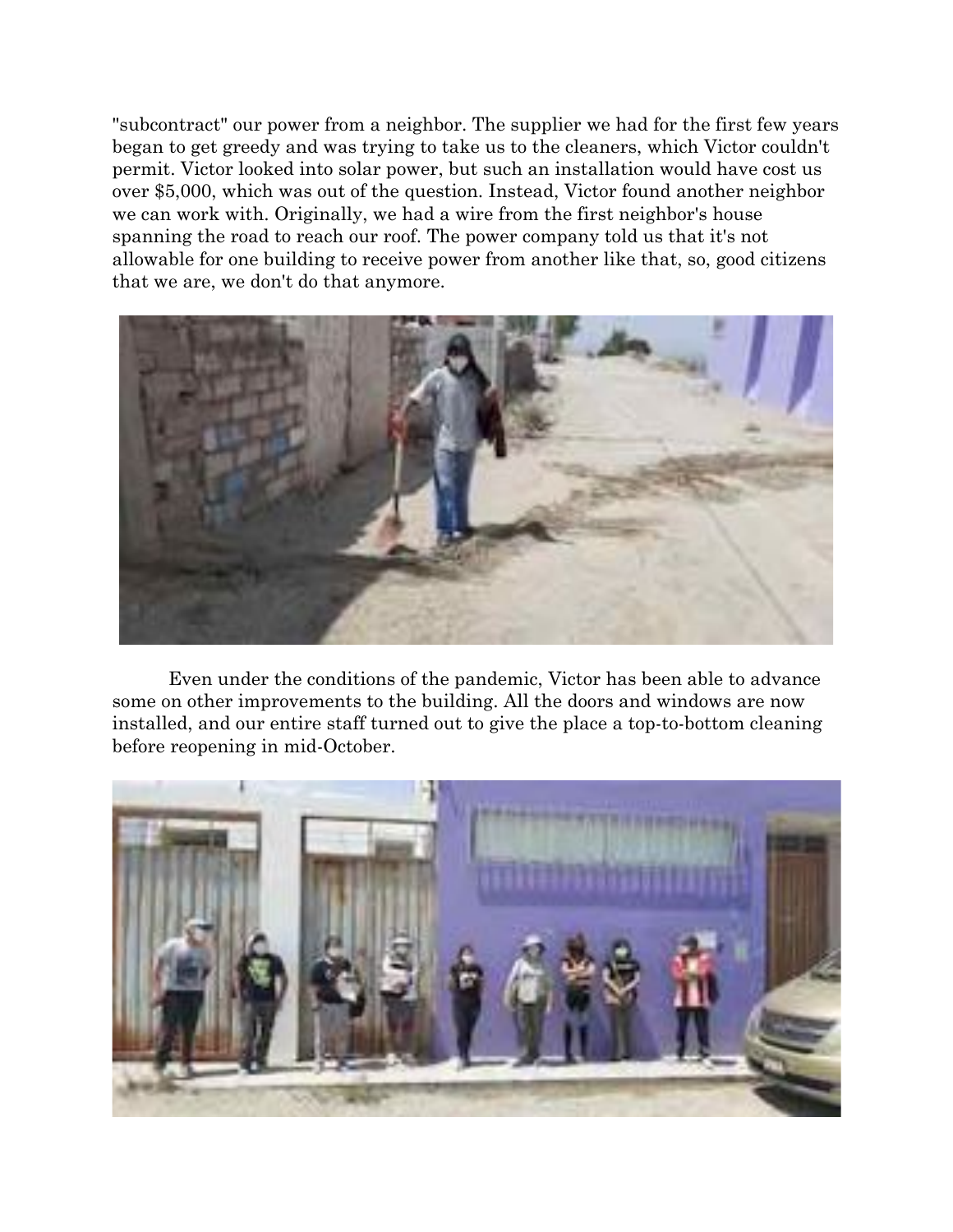Our Arequipeñan author friend, who writes under the pen name of Miguel Angel Arcanus, came up to Mujeres con Esperanza recently to bring food, clothing



and toys for the kids, and books and a bookcase for the library on the second floor

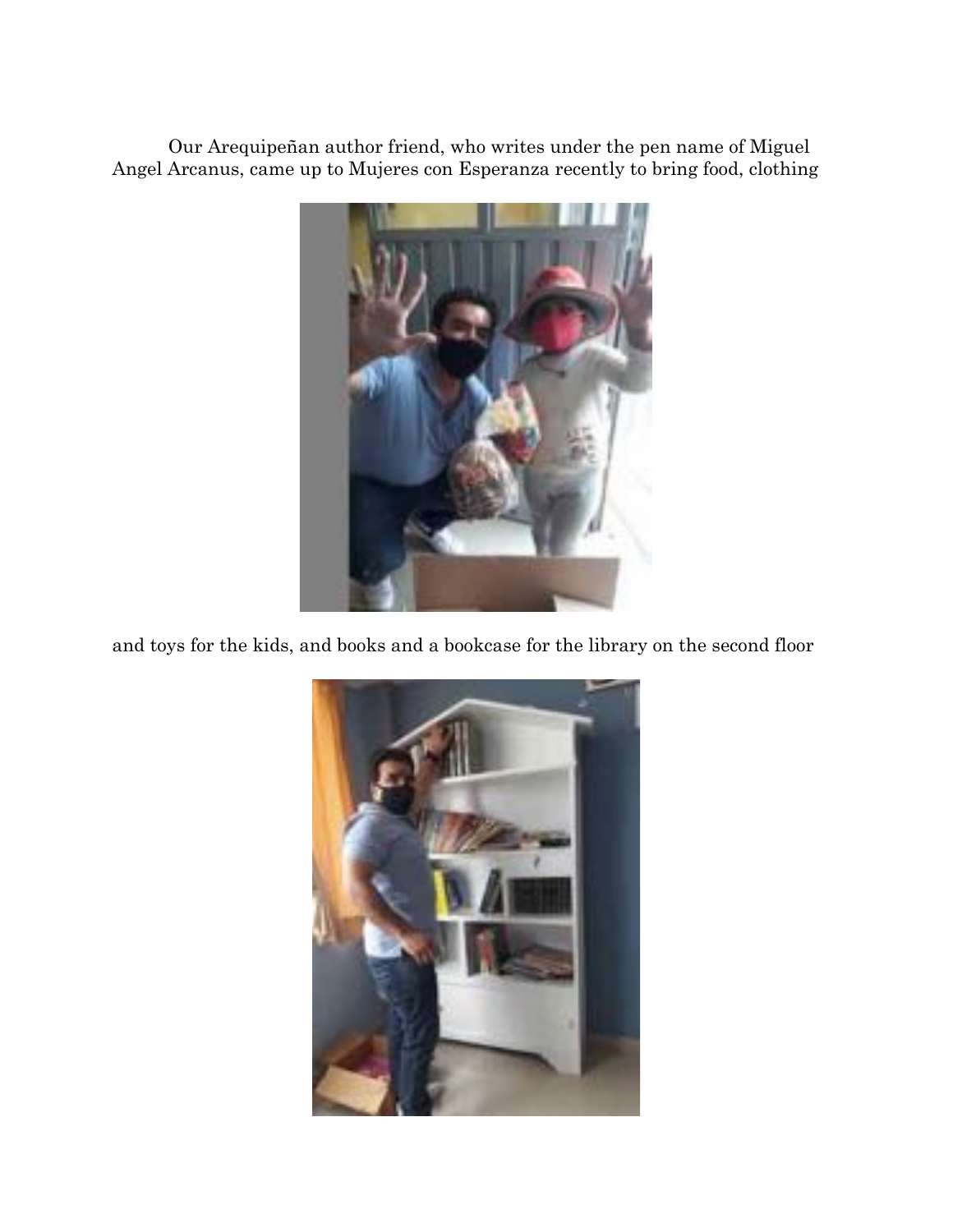which we've named in his honor. Little by little, this library continues to grow.



# **ASAC Staff**

Throughout this pandemic, Victor has always made the safety of our personnel his No. 1 priority, insisting they observe all the protocols of personal



protection. We also gave them economic security by continuing them all at full pay, even during those times when the pandemic didn't allow us to operate full time. Out of gratitude for this, they unanimously volunteered to give up their vacation time for the whole year, but I insisted they each take a week for their own mental health.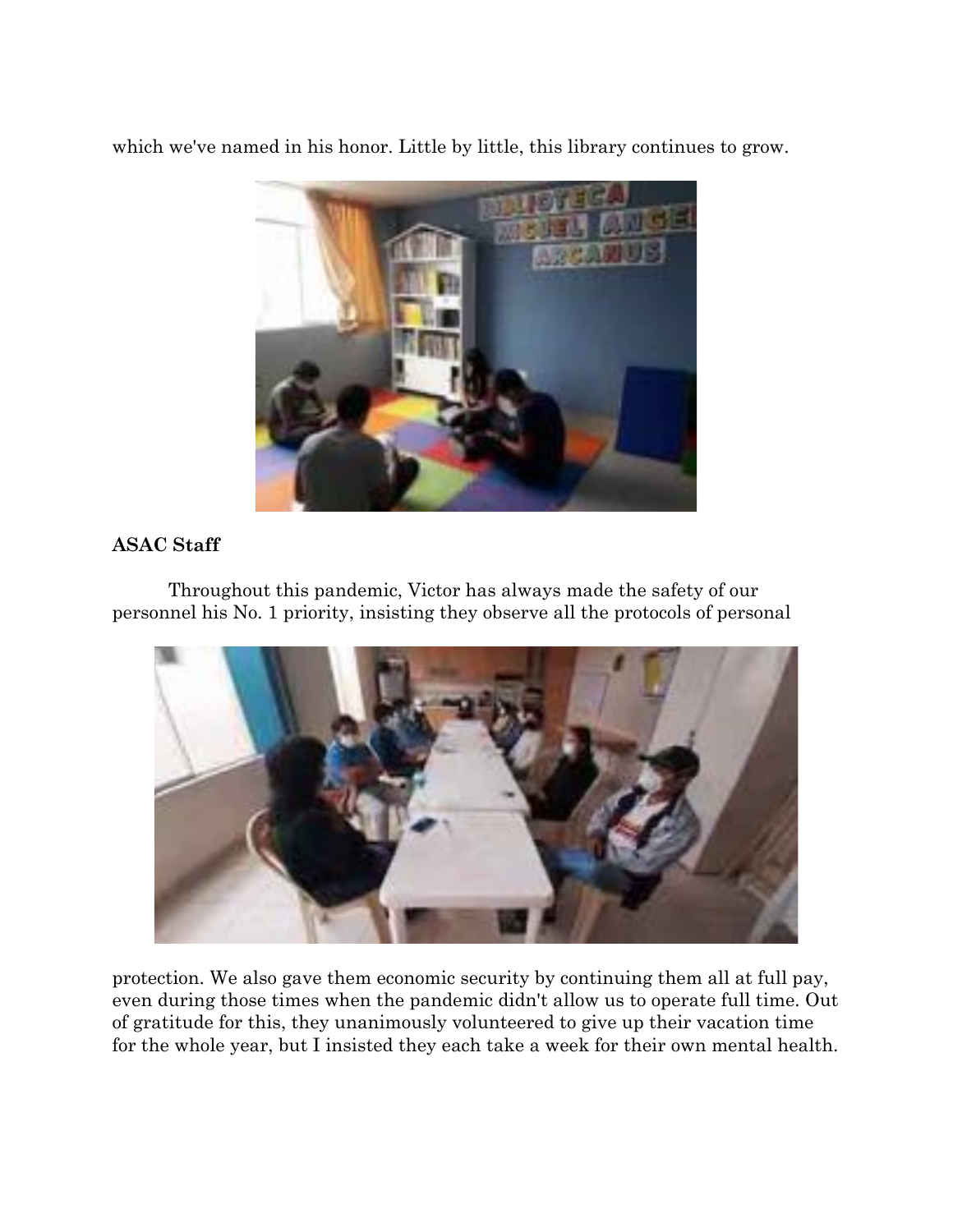Victor has made a deliberate effort throughout the pandemic to involve all our personnel in the relief work, to let them experience first-hand the importance of what we do on a humanitarian level. Here, for example, is Malú, our



bookkeeper, helping distribute relief in one of the poorest settlements. She would never experience this in her normal duties, and the opportunity to do so was a great motivator for her.

Silvia is a new Social Work assistant we hired in mid-October. (She's seen



here handing out personal protection equipment to people who couldn't afford to buy it, under an initiative funded by a friend of David Hodgkins). Silvia is a fully qualified and licensed Social Worker. She's 32 years old, so she has more experience than many of the people we've hired in recent years. She also speaks Quechua, which is of great benefit to us. She passed her trial period, but is still learning some of the fine points of our particular way of working with the people we serve.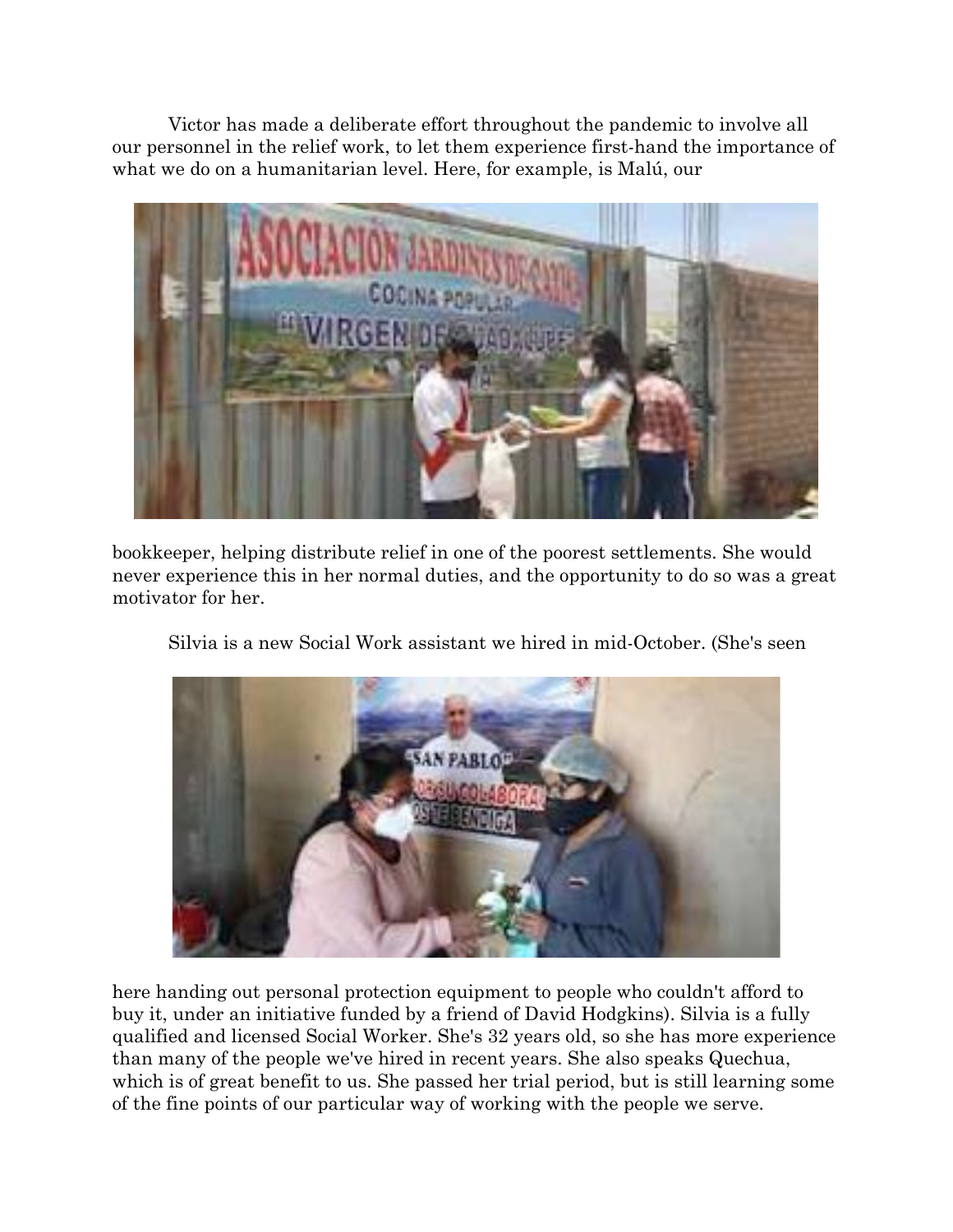Several staff changes took place at the end of the year. Gregorio resigned to pursue other opportunities, and was replaced by Alfonso. Alfonso was the head of



the Kaizen Consulting Group, which had helped our staff improve our performance in years past. Kaizen had ceased to exist, due to the pandemic, and when we invited Alfonso to join our staff, he was delighted, not only because he needed a job, but also because he had always been taken with the nature and nobility of our work, and welcomed a chance to be an integral part of it. Alfonso will take over the cases of individual and family psychotherapy which Gregorio had initiated, and will do many other things besides.

In other staff changes, Joseph is leaving us to resume his career as a restaurant chef, and will be replaced by a new social work assistant we're in the process of hiring. Also, Oscar will be concentrating on finishing his thesis project so he can be licensed to practice law professionally.

### **Staff Productivity**

The systems we have used thus far to keep track of, and advance, our work are largely manual, a legacy of our start-up days as a "Mom and Pop" operation. I have finally bowed to Lidia's expertise (she has a degree in Business Administration), and agreed to let her drag me, kicking and screaming, into the 21st Century with an integrated data management system which will improve productivity and reduce errors. The company that is developing the system, tailored to our specific needs, is charging us \$2,650. The system is to be delivered in mid-February for operational testing, and will hopefully prove to be on of the best investments we ever made.